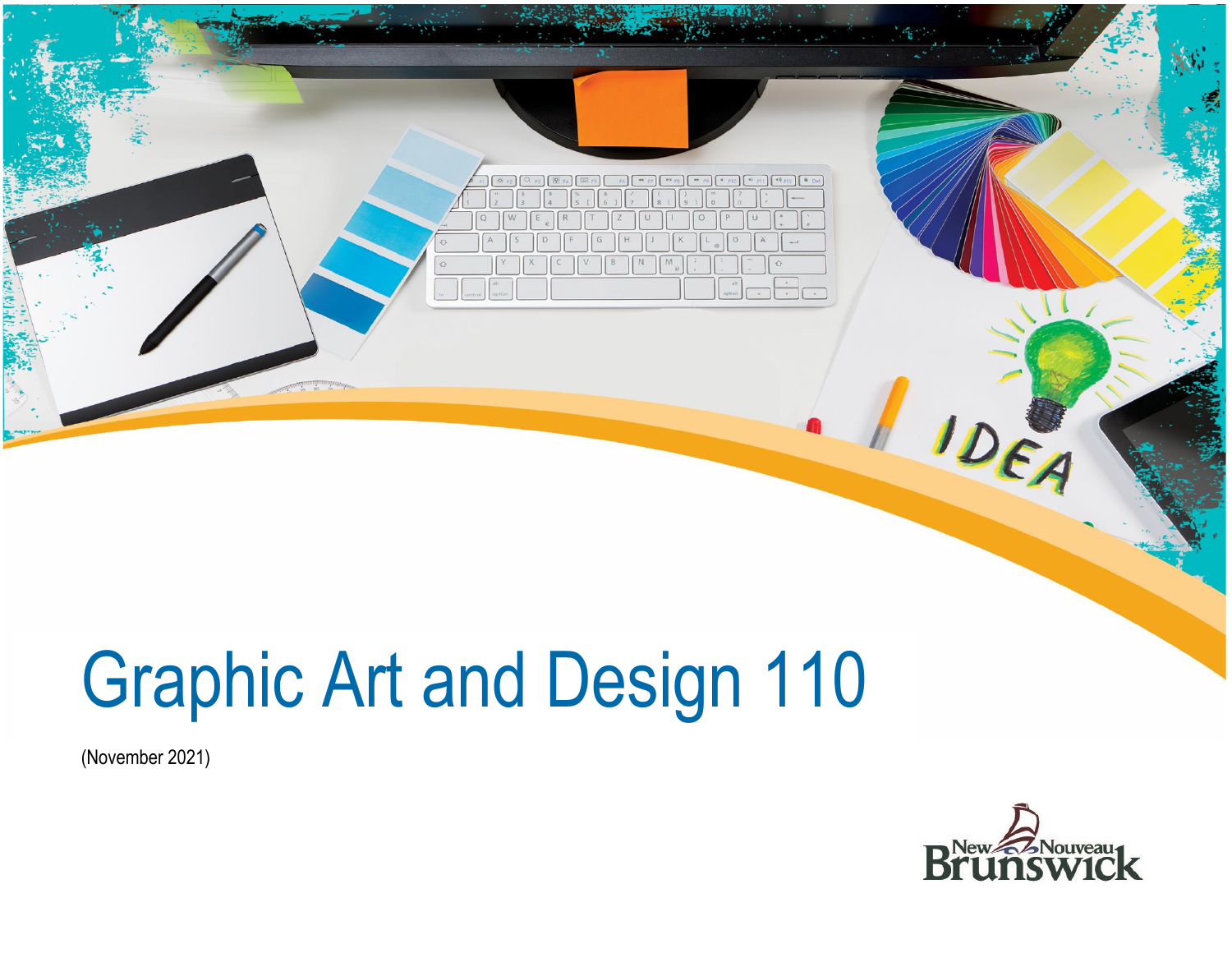# Table of Contents

## 1.Introduction

1.1 Mission and Vision of Educational System

1.2 Atlantic Canada Essential Graduation Competencies (Draft, 2015)

# 2.Pedagogical Components

#### 2.1 Pedagogical Guidelines

- Diverse Cultural Perspectives
- Universal Design for Learning
- English as an Additional Language-Curriculum
- Assessment Practices
- Formative Assessment
- Summative Assessment
- Cross-Curricular Literacy

# 3.Subject Specific Guidelines

3.1 Rationale

- 3.2 Course Description
- 3.3 Course Organizers and Outcomes
	- Outcomes
	- Guidelines for Implementation and Delivery of the Curriculum
	- Learning Outcomes Summary Chart

# 4.Learning Outcomes

## 5.Bibliography

- 5.1 Common Content
- 5.2 Subject Specific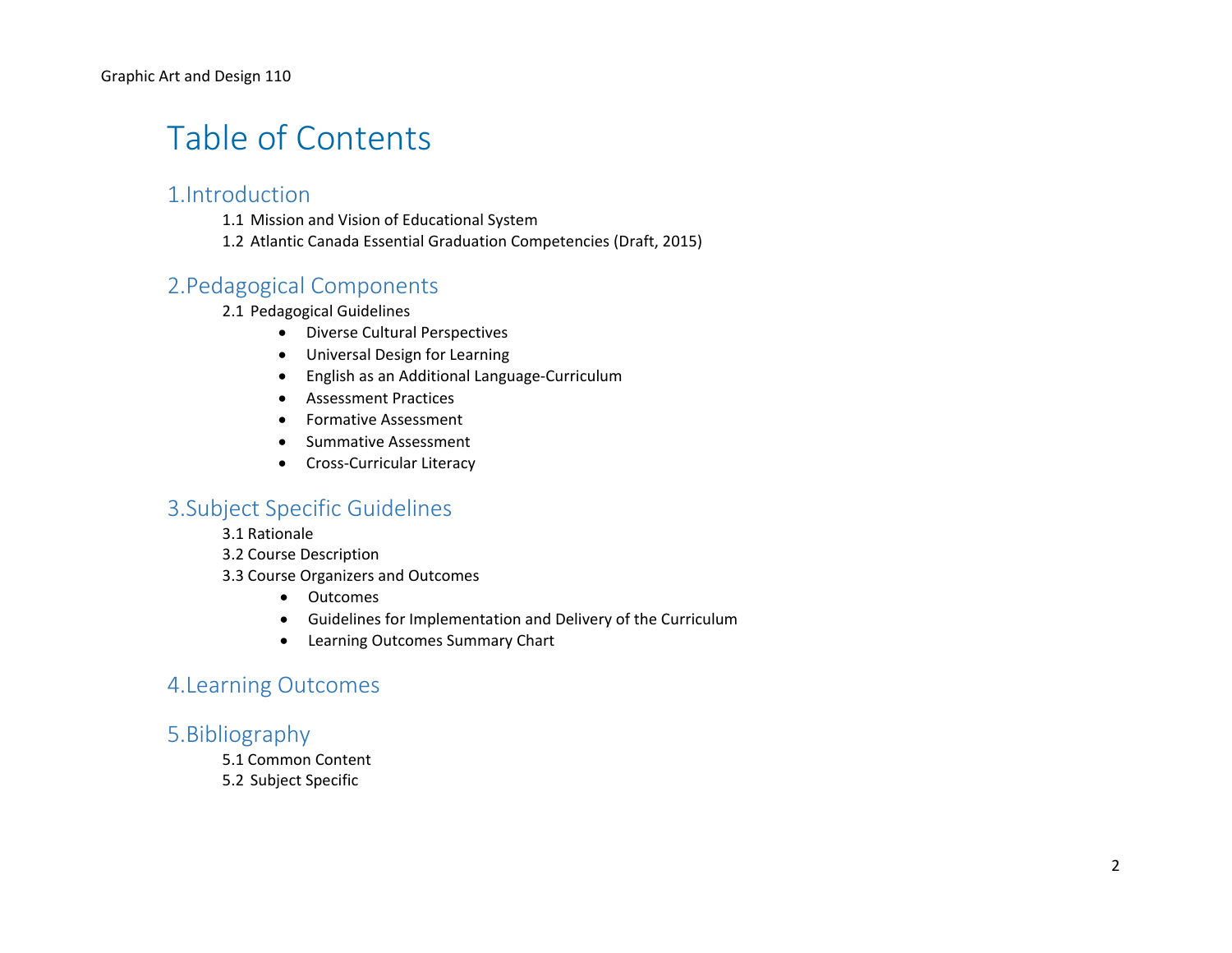# 1. Introduction

# 1.1 Mission and Vision of Educational System

The New Brunswick Department of Education and Early Childhood Development is dedicated to providing the best public education system possible, where all students have a chance to achieve their academic best. The mission statement for New Brunswick schools is: "To have each student develop the attributes needed to be a lifelong learner, to achieve personal fulfillment and to contribute to a productive, just and democratic society."

# 1.2 New Brunswick Global Competencies (February 2018)

New Brunswick Global Competencies provide a consistent vision for the development of a coherent and relevant curriculum. The statements offer students clear goals and a powerful rationale for schoolwork. They help ensure that provincial education systems' missions are met by design and intention. The New Brunswick Global Competencies statements are supported by curriculum outcomes.

New Brunswick Global Competencies are statements describing the knowledge, skills and attitudes expected of all students who graduate high school. Achievement of the New Brunswick Global Competencies prepares students to continue to learn throughout their lives. These Competencies describe expectations not in terms of individual school subjects but in terms of knowledge, skills and attitudes developed throughout the curriculum. They confirm that students need to make connections and develop abilities across subject boundaries if they are to be ready to meet the shifting and ongoing demands of life, work, and study today and in the future. Click [here](https://www2.gnb.ca/content/gnb/en/departments/education/k12/content/anglophone_sector/curriculum_anglophone.html#4) for full details.

# 2. Pedagogical Components

# 2.1 Pedagogical Guidelines

## **Diverse Cultural Perspectives**

It is important for teachers to recognize and honour the variety of cultures and experiences from which students are approaching their education and the world. It is also important for teachers to recognize their own biases and be careful not to assume levels of physical, social or academic competencies based on gender, culture, or socio-economic status.

Each student's culture will be unique, influenced by their community and family values, beliefs, and ways of viewing the world. Traditional aboriginal culture views the world in a much more holistic way than the dominant culture. Disciplines are taught as connected to one another in a practical context, and learning takes place through active participation, oral communication, and experiences. Immigrant students may also be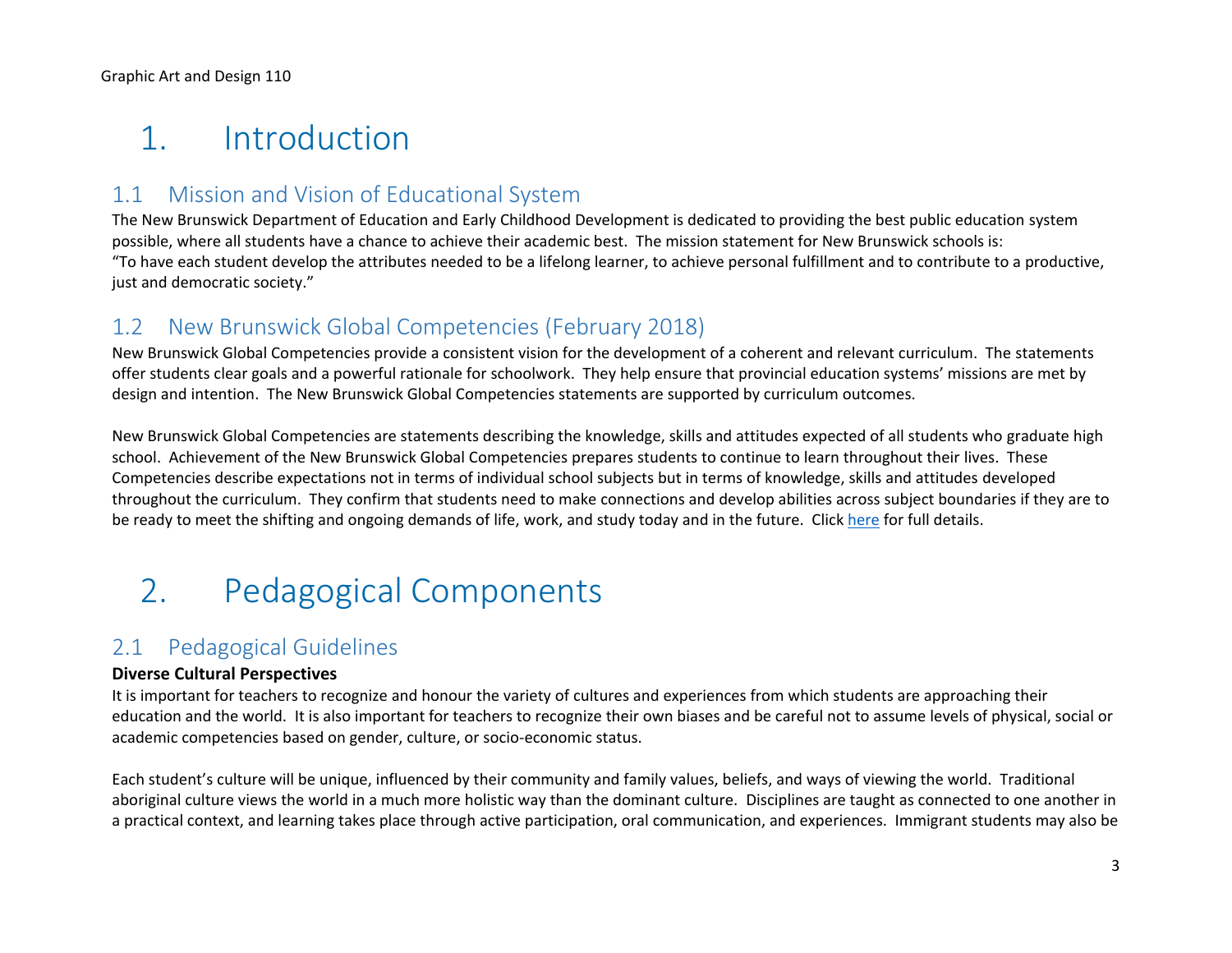#### Graphic Art and Design 110

a source of alternate world views and cultural understandings. Cultural variation may arise from the differences between urban, rural, and isolated communities. It may also arise from the different value that families may place on academics or athletics, books, or media, theoretical or practical skills, or on community and church. Providing a variety of teaching and assessment strategies to build on this diversity will provide an opportunity to enrich learning experiences for all students.

#### **Universal Design for Learning**

Universal Design for Learning is a "framework for guiding educational practice that provides flexibility in the ways information is presented, in the ways students respond or demonstrate knowledge and skills, and in the ways students are engaged. It also "...reduces barriers in instruction, provides appropriate accommodations, supports, and challenges, and maintains high achievement expectations for all students, including students with disabilities and students who are limited English proficient." (CAST, 2011).

To build on the established practice of differentiation in education, the Department of Education and Early Childhood Development supports *Universal Design for Learning* for all students. New Brunswick curricula are created with universal design for learning principles in mind. Outcomes are written so that students may access and represent their learning in a variety of ways, through a variety of modes. Three tenets of universal design inform the design of this curriculum. Teachers are encouraged to follow these principles as they plan and evaluate learning experiences for their students:

- Multiple means of representation: provide diverse learners options for acquiring information and knowledge
- Multiple means of action and expression: provide learners options for demonstrating what they know
- Multiple means of engagement: tap into learners' interests, offer appropriate challenges, and increase motivation

For further information on *Universal Design for Learning*, view online information at [the C](http://www.cast.org/)AST website, download the [UDL reference handout,](https://portal.nbed.nb.ca/pd/Reading/UDL_PD/UDL%20Docs/October%20PD%20Day/Oct%2010%20Intro/Oct10_Intro%20output/story_content/external_files/Quick_Reference.pdf) or refer to the appendices section of this document.

UDL is neither curriculum nor a checklist. If it were either one of those things, it would oversimplify the act and professionalism of teaching. As an educator, you have taken courses in pedagogy, classroom management, and theory. You have a collection of tools, resources, and strategies you have learned recently or over the years. The structure of UDL guides you to actively, attentively, and purposely pull from that collection. It also asks you to possibly think differently. The Difference: Because UDL is a framework versus a curriculum, teachers are in full control in designing the learning environment and lessons (p. 4, *Design and Deliver)*.

Loui Lord Nelson (2014) suggests the following reflective questions to support planning (p. 134):

*When I plan my lessons do I:*

- Have a clear goal?
- Know how I am going to measure whether students have met the goal?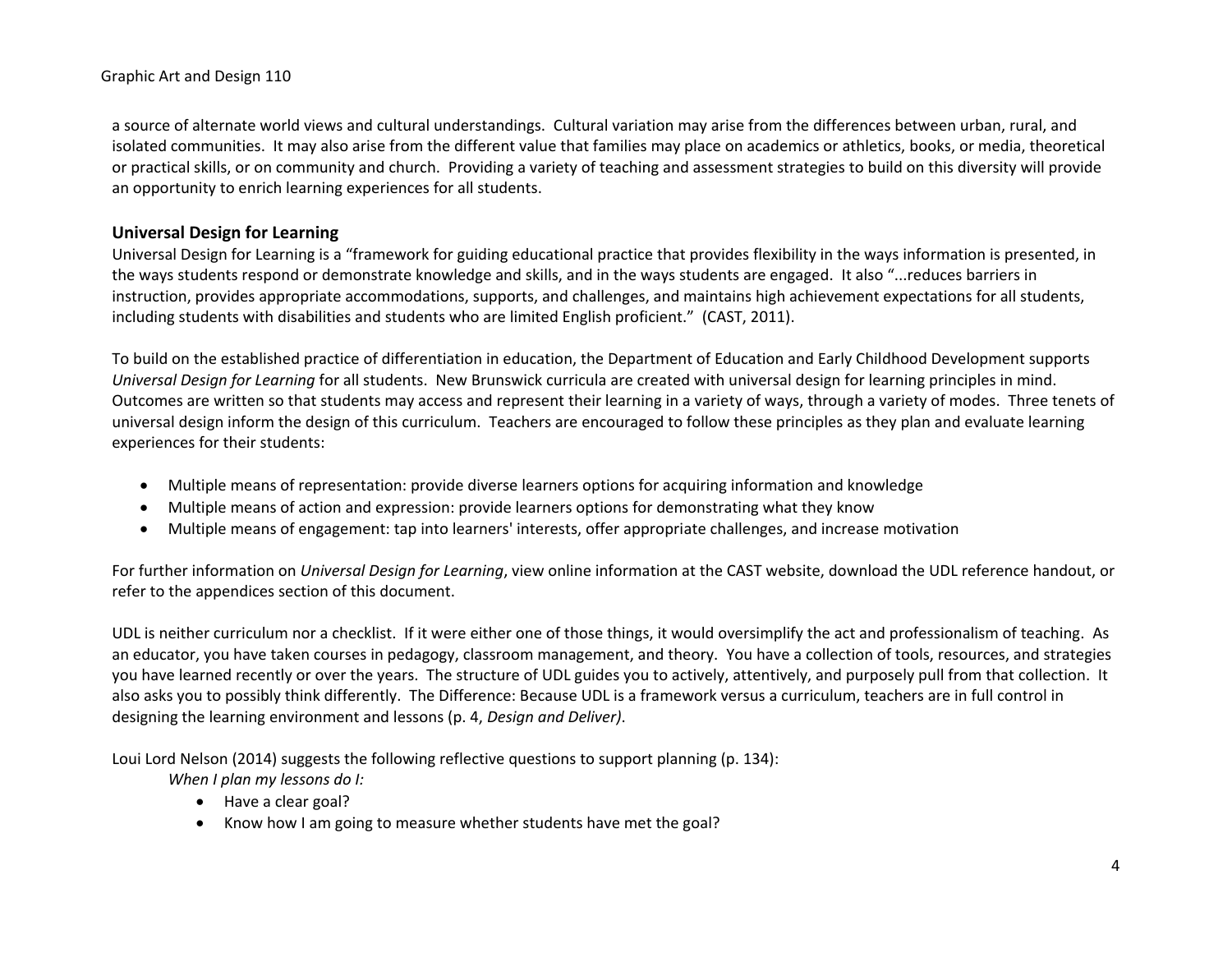- Create activities and assignments that guide students toward the lesson goal?
- Create lessons and activities designed with options mentioned under the three principles of Engagement, Representation and Action and Expression?
- Create assessments directly related to the lesson's goal?
- Create assessments designed with the options listed under Action and Expression?
- Use a variety of tools and resources to create my lesson plans?

Nelson makes the following recommendation:

*Start small. Choose one focus within the framework. Choose one focus within your practice. Enlist the involvement of other teachers and talk with each other about your experiences. Trade suggestions. Share experiences. Share successes. Watch for change. (p. 136)*

The curriculum has been created to support the design of learning environments and lesson plans that meet the needs of all learners. Specific examples to support Universal Design for Learning for this curriculum can be found in the appendices. The Planning for All Learners Framework will guide and inspire daily planning.

#### **English as an Additional Language-Curriculum**

Being the only official bilingual province, New Brunswick offers the opportunity for students to be educated in English and/or French through our public education system. The NB Department of Education and Early Childhood Development (EECD) provides leadership from K-12 to assist educators and many stakeholders in supporting newcomers to New Brunswick. English language learners have opportunities to receive a range of instructional support to improve their English language proficiency through an inclusive learning environment. NB EECD, in partnership with the educational and wider communities offer a solid, quality education to families with school-aged children.

# 2.2 Pedagogical Guidelines

#### **Assessment Practices**

Assessment is the systematic gathering of information about what students know and can do. Student performance is assessed using the information collected throughout the learning cycle. Teachers use their professional skills, insight, knowledge, and specific criteria to determine student performance in relation to learning outcomes. Assessment is more effective if it is ongoing, participatory (formative assessment), rather than reserved for the end of a period of learning to determine a mark (summative evaluation). Each type of assessment has a different purpose, but all should be used to inform decisions regarding teaching and learning. Classroom assessment practices should be "[balanced](https://portal.nbed.nb.ca/tr/AaE/Documents/FINAL%20Balanced%20Assessment%20Doc%20April%208%202014.pdf)" (i.e., include both types), but the emphasis needs to be placed on ongoing formative assessment.

Evidence of learning needs to be collected from a variety of sources throughout the year. Some examples of assessment practices include: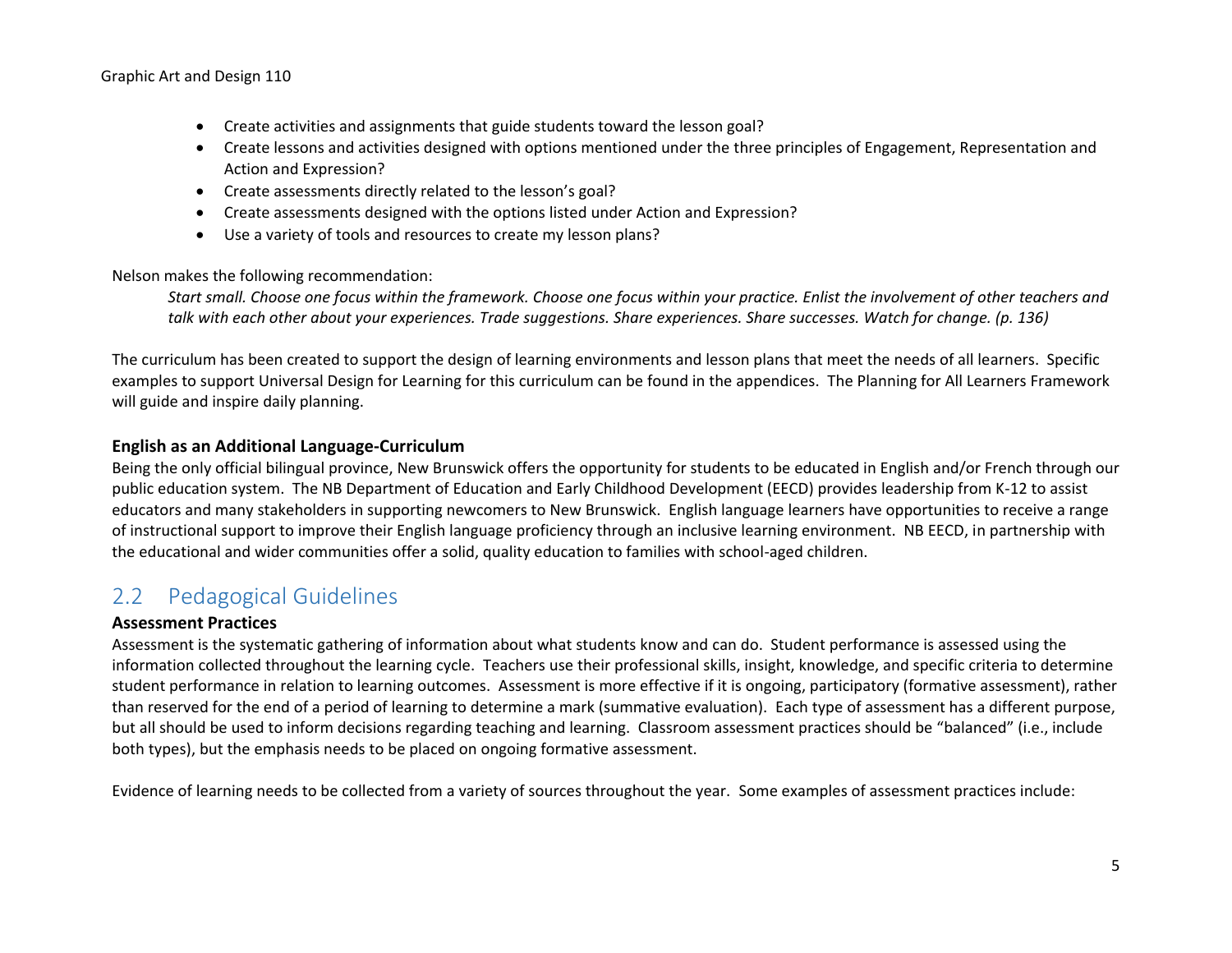| Questioning                   | Projects and Investigations   |
|-------------------------------|-------------------------------|
| Observation                   | Checklists/Rubrics            |
| Conferences                   | Responses to texts/activities |
| <b>Demonstrations</b>         | Reflective Journals           |
| Presentations                 | Self and peer assessment      |
| Role Plays                    | <b>Career Portfolios</b>      |
| <b>Technology Application</b> |                               |
|                               |                               |

#### **Formative Assessment**

Research indicates that students benefit most when assessment is ongoing and is used in the promotion of learning (Stiggins, 2008). Formative assessment is a teaching and learning process that is frequent and interactive. A key component of formative assessment is providing ongoing feedback to learners on their understanding and progress. Throughout the process adjustments are made to teaching and learning. Students should be encouraged to monitor their own progress through goal setting, co-constructing criteria, and other self-and peer-assessment strategies. As students become more involved in the assessment process, they are more engaged and motivated in their learning.

#### **Summative Assessment**

Summative evaluation is used to inform the overall achievement for a reporting period for a course of study. Rubrics are recommended to assist in this process. Sample rubrics templates are referenced in this document, acknowledging teachers may have alternative measures they will apply to evaluate student progress.

For further reading in assessment and evaluation, visit the Department of Education and Early Childhood Development's Assessment and Evaluation site.

#### **Cross-Curricular Literacy**

Literacy occurs across learning contexts and within all subject areas. Opportunities to speak and listen, read, and view, and write and represent are present every day -in and out of school. All New Brunswick curricula include references to literacy practices and materials are available to embed explicit strategies for strengthening comprehension and to help teachers strengthen their students' reading skills. Key documents that highlight specific cross- curricular strategies include: K-2 Literacy Look Fors, 3-5 Literacy Look Fors, Cross-Curricular Look Fors (Grades 6-12) and Cross-Curricular Reading Tools. These documents describe learning environments and key strategies that support crosscurricular literacy practices.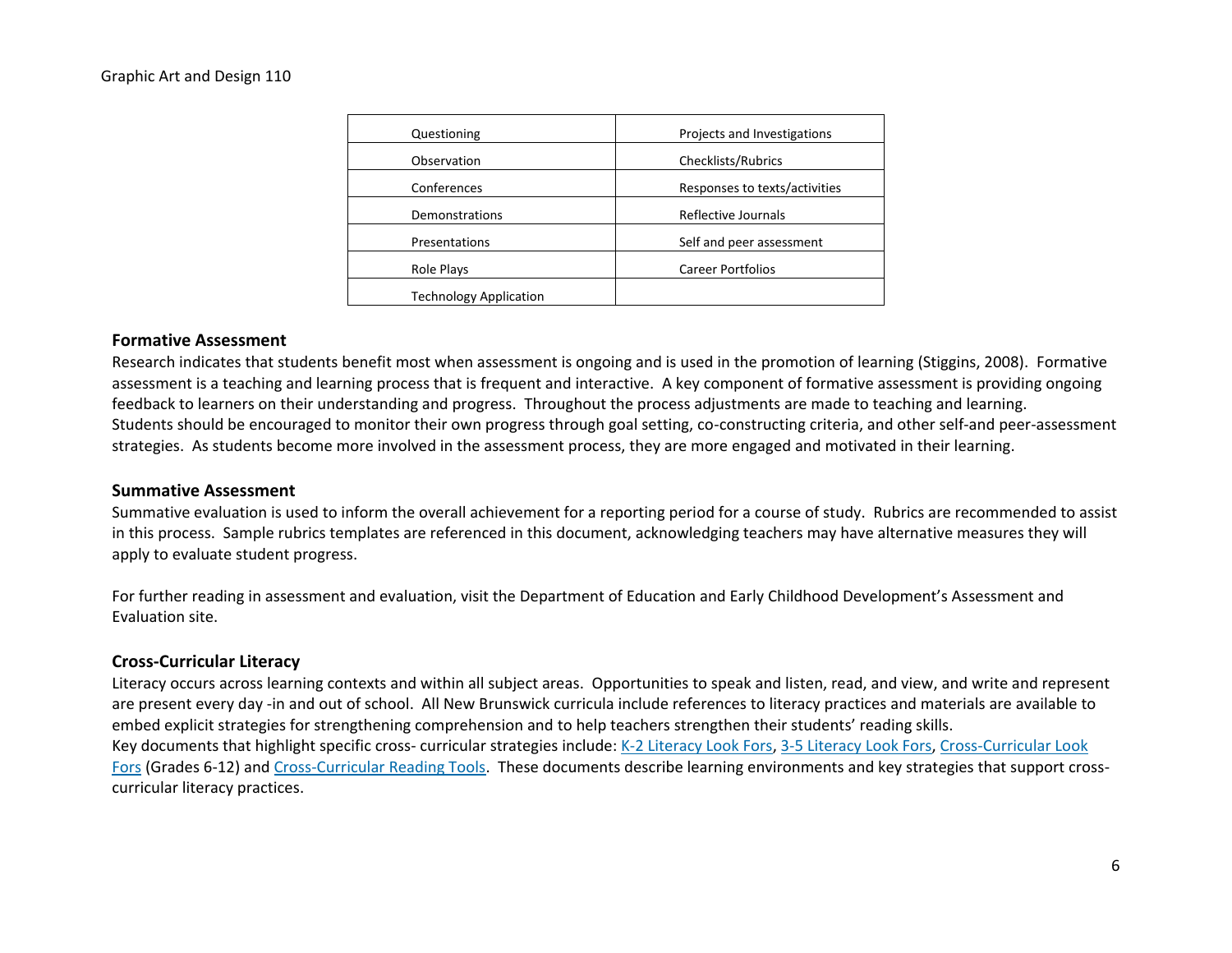# 3. Subject Specific Guidelines

# 3.1 Rationale

Today's learners are immersed in a culture of visual images that are communicating various intents. Learners must de-code this communication and ultimately create their own images as they build their visual literacy. We are part of a problemsolving society, where the skills learned in graphic arts can be valuable to all life-long learners. Graphic artists and designers carry a responsibility to society.

This course aims to investigate how the power of persuasion can be harnessed in visual imagery. Students are asked to consider how what they see and read can influence perception and how they can be the source of influence.

# 3.2 Course Description

Graphic Art and Design 110 will provide the opportunity for learners to explore the skills, processes and knowledge involved in graphic art and design. This includes developing foundational skills such as drawing, understanding various media, working with principles and elements of art and design, and image manipulation. Students will produce and will be assessed on many projects that may include an original layout for a newsletter, catalogue, logos, and brochures as well as designing and crafting effective promotional pieces, publications, and digital art. Students will be introduced to creative problem solving and design processes to create art and design products. Learning expectations include a special emphasis on critical visual literacy in the industry of graphic art and design.

## **Guidelines for implementation**

Graphic Art and Design is an elective course for learners with a special interest in the arts, specifically graphic art and design. It is also a complement to Visual Arts. Therefore, it is suggested the course be offered with the following conditions:

- Students should have successfully completed Grade 9/10 Visual Art block and/or have a special interest in graphic art and design.
- The content of this course requires a teacher who is knowledgeable in both the areas of graphic art and design and visual art.
- This course is intended to be experiential and visual product based. It is recommended that final assessment be a portfolio review, conference, or other final project demonstrating a full understanding of the design process and the skills and knowledge needed to create a completed graphic art and design project.

## **Delivery of the Curriculum**

Lesson starters and ideas, lesson and assessment exemplars, a vocabulary list, and resources can be accessed through [MS Teams site.](https://teams.microsoft.com/l/team/19%3add8b61cf78894a1ba80590d40ef6e761%40thread.tacv2/conversations?groupId=de5e9141-a3d7-4163-b874-43fec1a8cba8&tenantId=4d2b5fdf-c4d2-4911-8709-68cc2f465c9f)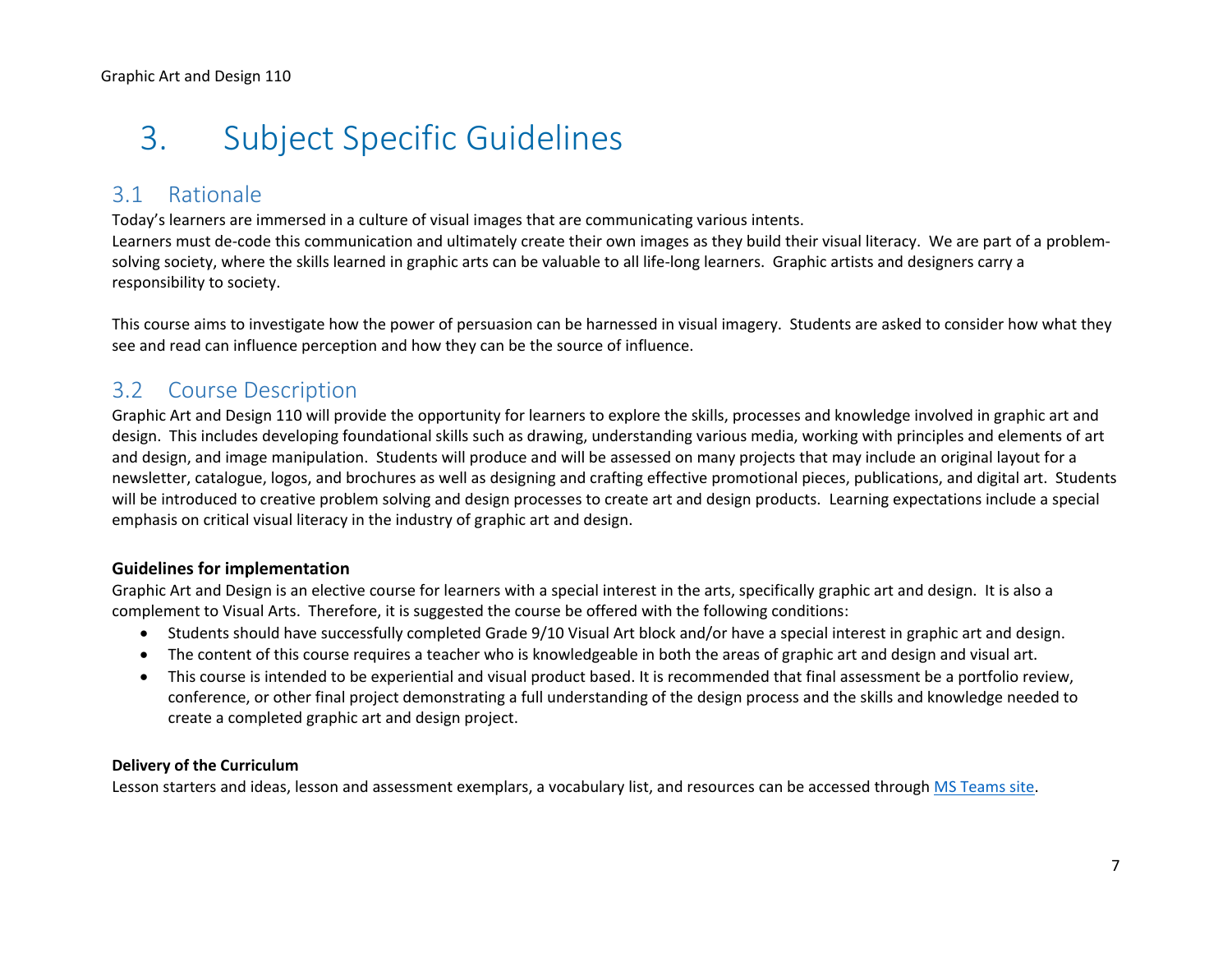Graphic Art and Design 110

Projects are designed in a way that students can be actively engaged as graphic designers whenever possible. In this way they can experience being responsible to a client (which could be the teacher, or a guest client) from the beginning of a job through to the end product.

Given the diversity of, and access to, technology from school to school, this curriculum has been designed to be flexible in its approach. Where one teacher may approach it from an art studio, another might approach it from a computer lab, or may let the students choose. It is important to note that regardless of approach, students must have access to both general art supplies as well as graphic software.

# 3.3 Learning Organizers and Outcomes

#### **Learning Organizers**

The Graphic Art and Design curriculum has been divided into three strands. A strand consists of prescribed learning outcomes that share a common focus. The three strands are:

- Critical Visual Literacy
- Foundational Skills and Knowledge
- Processes, Production and Application

#### **Outcomes**

The New Brunswick Curriculum is stated in terms of general learning outcomes, specific learning outcomes and achievement indicators. General Curriculum Outcomes (GCOs) are overarching statements about what students are expected to learn in each strand/sub-strand.

- 1. Students will demonstrate competency in critical visual literacy.
- 2. Students will demonstrate the foundational core skills, professional practices and life skills fundamental to the field of graphic art and design.
- 3. Students will apply the knowledge, skills, and processes specific to graphic art and design to communicate visually in the manner of a graphic artist and designer.

Specific Curriculum Outcomes (SCOs) are statements that identify specific concepts and related skills underpinned by the understanding and knowledge attained by students.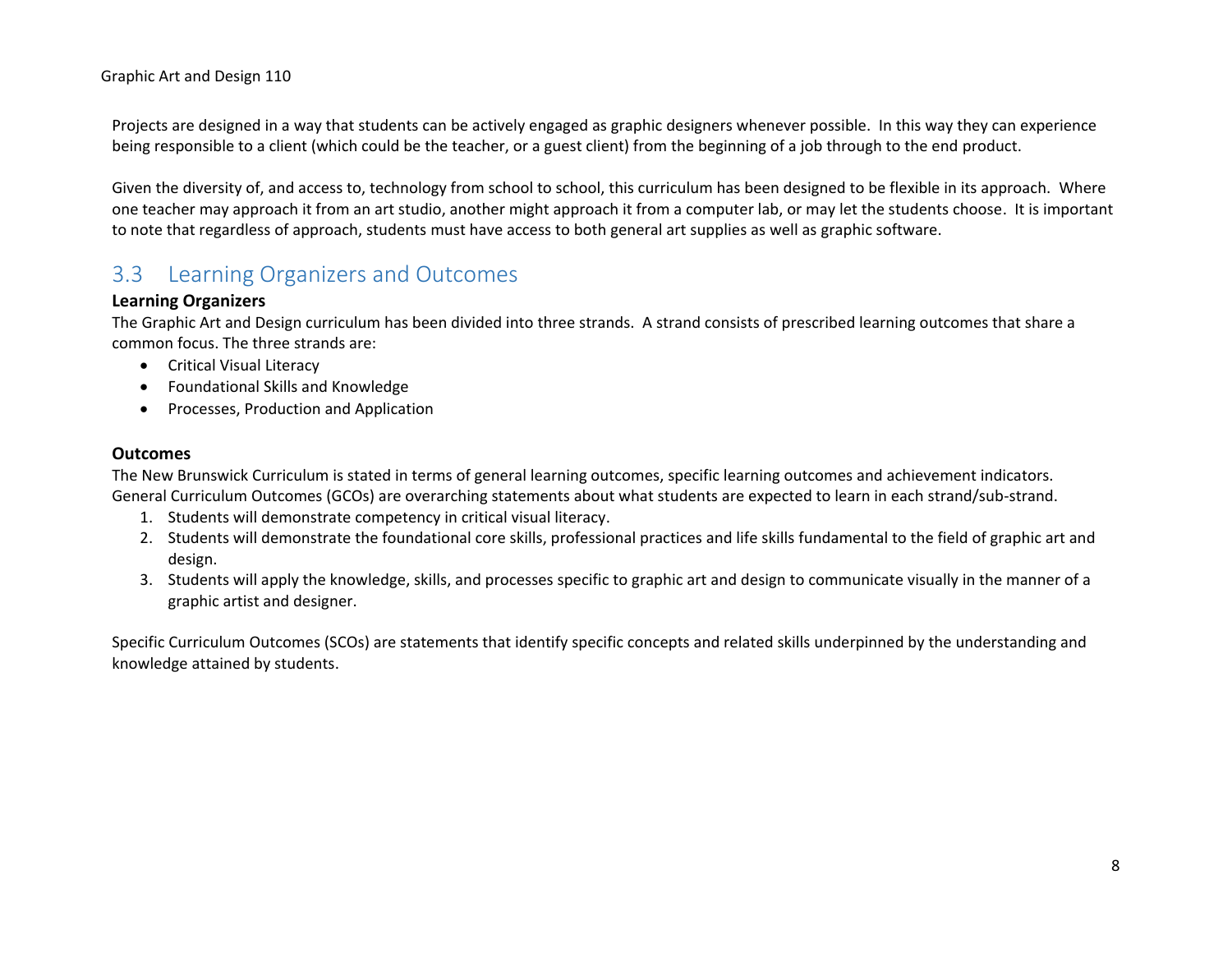# **Learning Outcomes Summary Chart**

## **Critical Visual Literacy**

| GCO <sub>1</sub> | Students will demonstrate competency in critical visual literacy.                              |
|------------------|------------------------------------------------------------------------------------------------|
| 1.1              | Students will examine published graphic works.                                                 |
| 1.2              | Students will explain roles of context, culture, design, visual artists and graphic designers. |
|                  | <b>Foundational Skills and Knowledge</b>                                                       |

# **GCO 2 Students will demonstrate the foundational skills, professional practices and life skills fundamental to the field of graphic art and design.** 2.1 Students will demonstrate the necessary visual skills and knowledge related to graphic art and design. 2.2 Students will demonstrate professional practices and life skills necessary to succeed in the field of graphic art and design.

## **Processes, Production and Application**

| GCO <sub>3</sub> | Students will apply the knowledge, skills, and processes specific to Graphic Art and Design to communicate visually in<br>the manner of a graphic artist and designer. |
|------------------|------------------------------------------------------------------------------------------------------------------------------------------------------------------------|
| 3.1              | Students will use the design process for the purposes of graphic design production.                                                                                    |
| 3.2              | Students will demonstrate the skills needed to advance in the graphic design profession.                                                                               |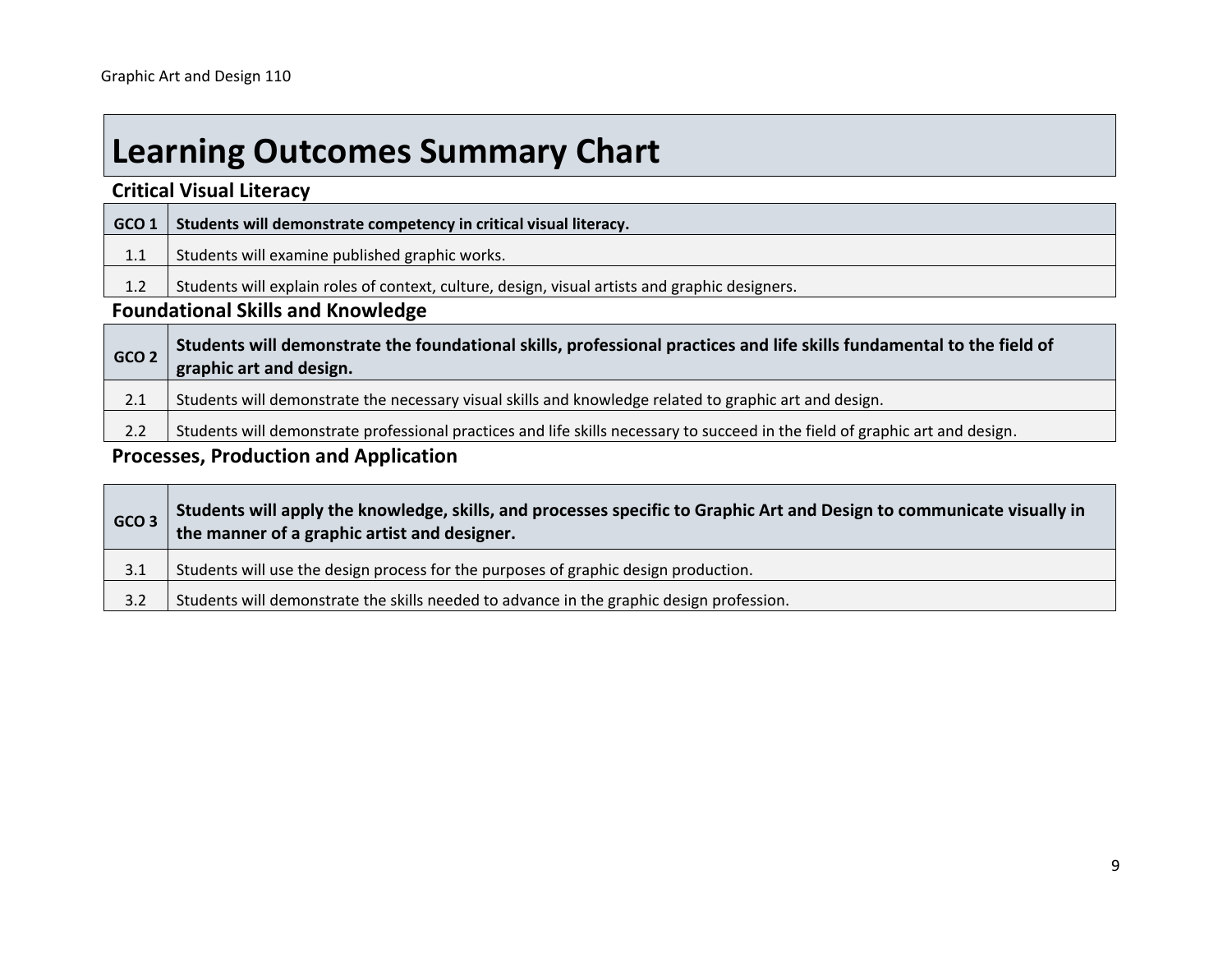# 4. Learning Outcomes

# *Critical Visual Literacy*

| GCO <sub>1</sub>                 | Students will demonstrate competency in critical visual literacy.                                         |                                                                                                                                                                                |
|----------------------------------|-----------------------------------------------------------------------------------------------------------|--------------------------------------------------------------------------------------------------------------------------------------------------------------------------------|
| <b>SCO 1.1</b>                   | Students will examine published graphic works.                                                            |                                                                                                                                                                                |
| <b>Concepts and Content</b>      |                                                                                                           | <b>Achievement indicators</b>                                                                                                                                                  |
|                                  | Critical awareness of seminal published graphic art<br>and design across a variety of publication methods | Identify seminal works of graphic design across a variety of publication methods and offer an analysis of the<br>merits and faults of these works to explain their importance. |
| defining graphic art and design. | Knowledge of changing media and visual trends                                                             | Relate an understanding of changing media, and visual trends and explain their influence on Graphic Art and<br>Design.                                                         |
| design                           | Understanding cultural bias in graphic art and                                                            | Investigate and identify visual cultural norms throughout time and within a variety of cultures including<br>Canadian Indigenous cultures.                                     |
|                                  |                                                                                                           | Demonstrate an understanding of how visual cultural norms change depending on place, context, and time.                                                                        |
|                                  |                                                                                                           | Examine graphic designs from a variety of sources and time periods.                                                                                                            |
|                                  |                                                                                                           | Analyze and deconstruct cultural bias through graphic works.                                                                                                                   |
|                                  |                                                                                                           | Critically analyze cultural bias and representation of indigenous culture and symbols in graphic design.                                                                       |

#### **Resources:**

Meggs, P. B., & Purvis, A. W. (2016). *Meggs history of graphic design.* Hoboken, NJ: Wiley.

Raimes, J., & Renow-Clarke, B. (2007). *Retro graphics: a visual sourcebook to 100 years of graphic design.* San Francisco, CA: Chronicle Books.

| <b>Rubrics:</b>              | Websites:                                                               | Documents:                                         |
|------------------------------|-------------------------------------------------------------------------|----------------------------------------------------|
| Sample Assessment strategies | Graphic Design training curriculum for High School<br><b>Teachers</b>   | Lesson starters and ideas                          |
|                              | CBC Radio show: The Age of Persuasion and Under the<br><i>Influence</i> | <b>Text Based resources</b><br>Web Based resources |
|                              | PBS: Off book                                                           |                                                    |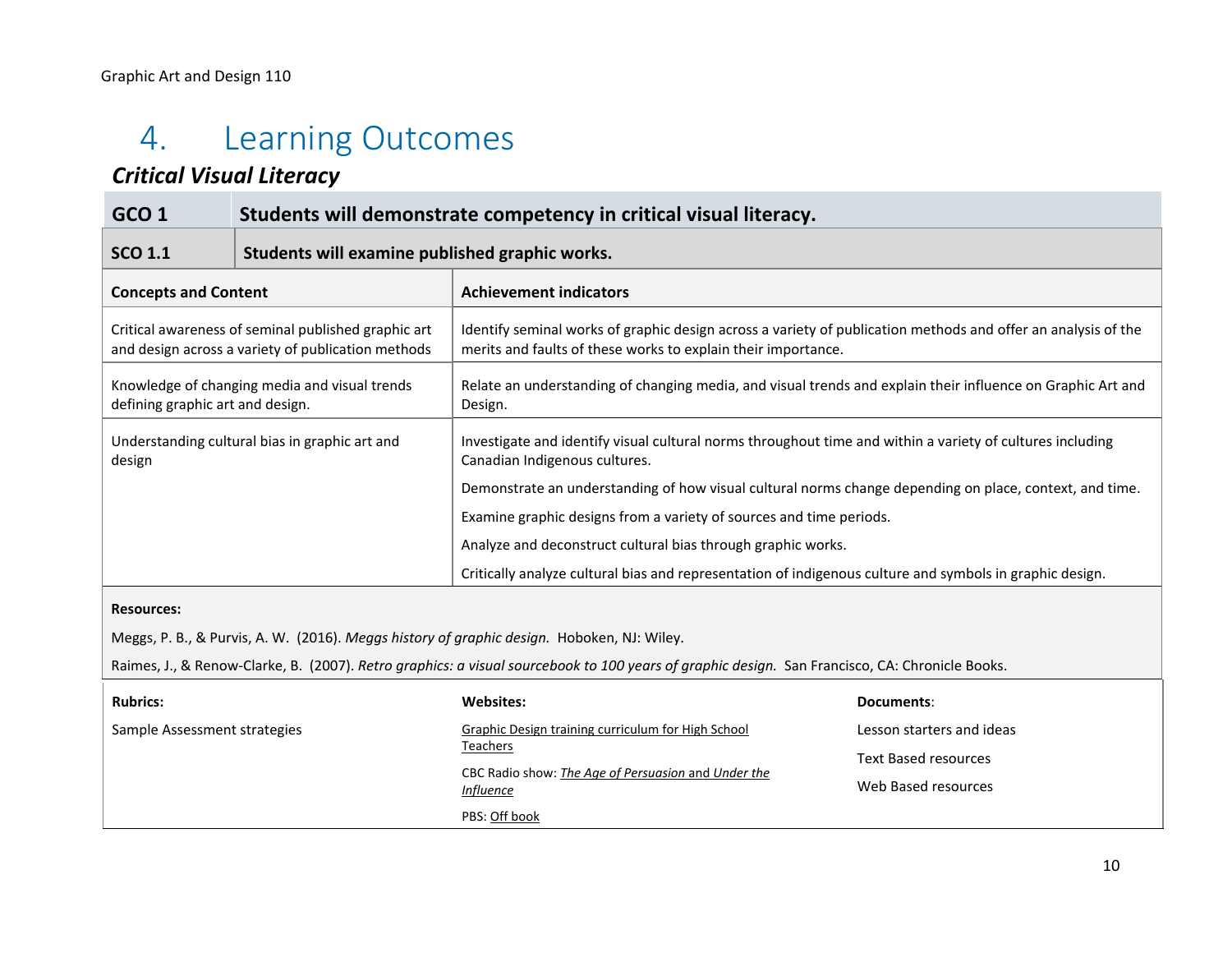| <b>SCO 1.2</b>                                                                                          | Students will explain the roles of context, culture, design, visual artists and graphic designers. |                                                                                                                                                                                   |                                           |
|---------------------------------------------------------------------------------------------------------|----------------------------------------------------------------------------------------------------|-----------------------------------------------------------------------------------------------------------------------------------------------------------------------------------|-------------------------------------------|
| <b>Concepts and Content</b>                                                                             |                                                                                                    | <b>Achievement Indicators</b>                                                                                                                                                     |                                           |
|                                                                                                         | Elements and principles of art and design                                                          | Deconstruct graphic arts to the primary principles and elements of graphic arts and design                                                                                        |                                           |
|                                                                                                         | Terminology specific to graphic art and design                                                     | Consistently and correctly make use of terminology specific to graphic art and design in written and oral<br>discussions surrounding graphic art and design work                  |                                           |
|                                                                                                         | Intent and purpose inform creative decisions                                                       | Explain how intent and purpose inform creative decisions and demonstrate understanding through<br>constructing an original image                                                  |                                           |
| and graphic art and design                                                                              | Differences and similarities between the fine arts                                                 | Analyze the differences and similarities between the fine arts and graphic art and design                                                                                         |                                           |
| property                                                                                                | Copyright, public domain and other intellectual                                                    | Explain copyright, and intellectual property and consistently apply this understanding when constructing<br>images throughout the course                                          |                                           |
| Cultural appropriation                                                                                  |                                                                                                    | Identify and discuss historical depictions and portrayals of Canada's First Peoples through graphic design<br>Identify First Nations artwork in mainstream graphic art and design |                                           |
| change.                                                                                                 | Graphic arts as a contributing factor to societal                                                  | Explain how graphic arts can be a contributing factor to societal change<br>Identify graphic work that has done so and explain and defend their choice                            |                                           |
| <b>Resources:</b>                                                                                       |                                                                                                    |                                                                                                                                                                                   |                                           |
|                                                                                                         | Krause, J. (2004). Design basics index. Cincinnati, OH: How Design Books.                          |                                                                                                                                                                                   |                                           |
| Williams, R. (2014). The non-designers design book (4 <sup>th</sup> Ed.). San Franciso: Peachpit Press. |                                                                                                    |                                                                                                                                                                                   |                                           |
| <b>Rubrics:</b>                                                                                         |                                                                                                    | <b>Websites:</b>                                                                                                                                                                  | <b>Documents:</b>                         |
| Sample Assessment strategies                                                                            |                                                                                                    | <b>Idle No More Artists</b>                                                                                                                                                       | Lesson starters and ideas                 |
|                                                                                                         |                                                                                                    | Remember, Resist, Redraw: Whitehorse artist's                                                                                                                                     | Elements and Principals of Art and Design |
|                                                                                                         |                                                                                                    | poster counters Canada 150 celebrations                                                                                                                                           | Glossary                                  |
|                                                                                                         |                                                                                                    | The Native Graphic Design Project. Promoting and<br>showcasing North American Indigenous graphic                                                                                  | Text resources                            |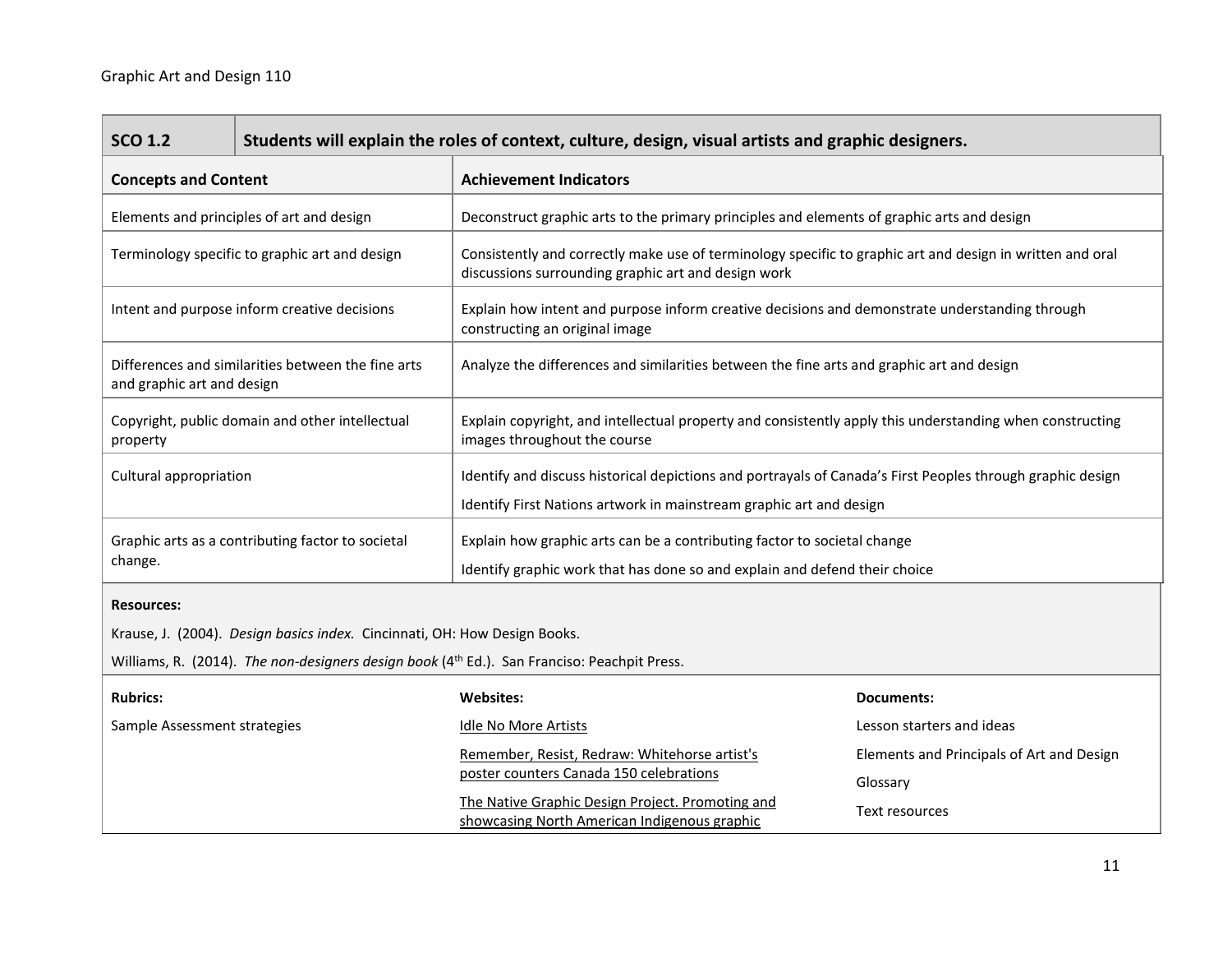| designers.                                         | Web Based resources |
|----------------------------------------------------|---------------------|
| Graphic Design training curriculum for High School |                     |
| <b>Teachers</b>                                    |                     |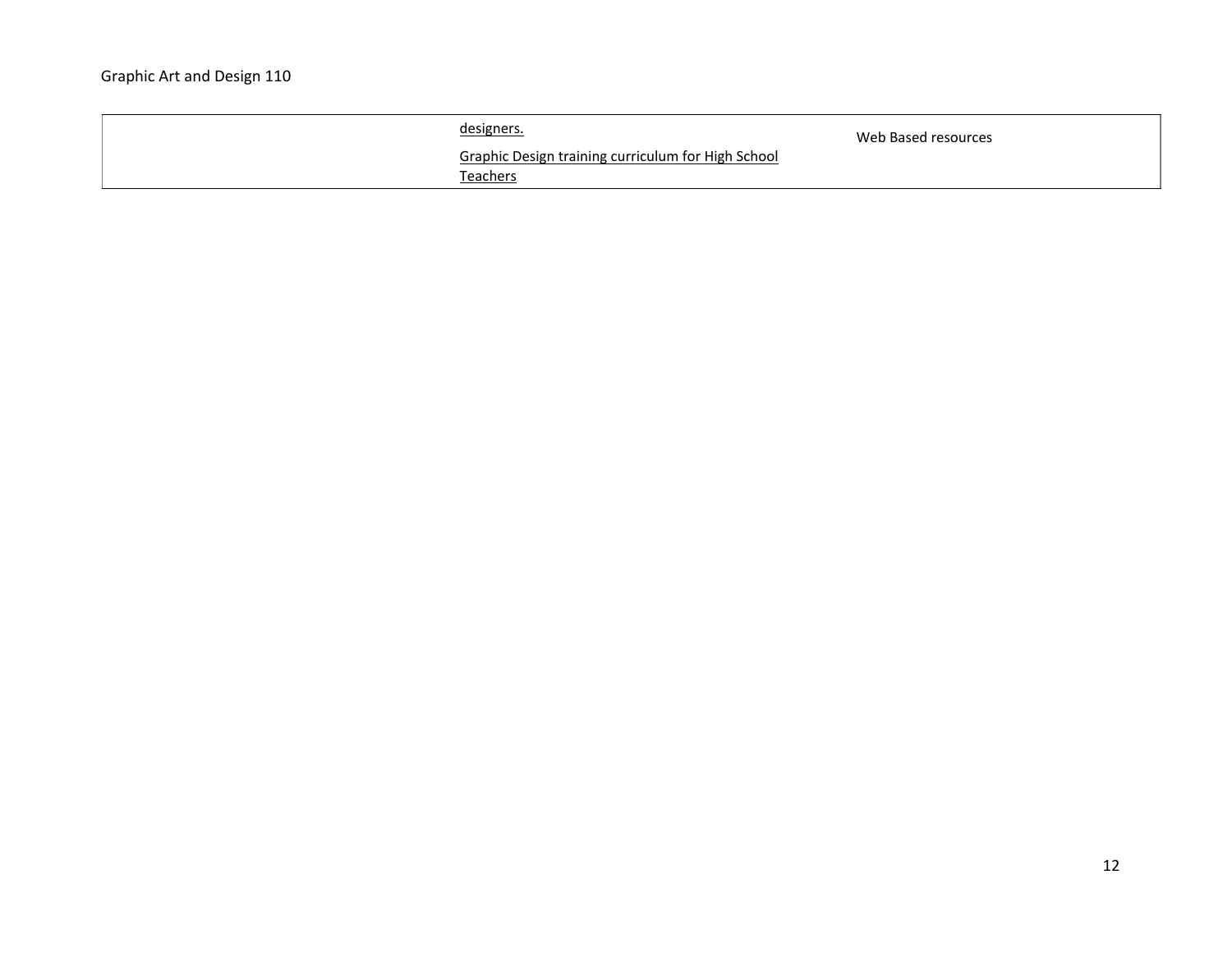## *Foundational Skills and Knowledge*

# **GCO 2 Students will demonstrate the foundational skills, professional practices and life skills fundamental to the field of graphic art and design. SCO 2.1 Students will demonstrate necessary visual skills and knowledge related to graphic art and design. Concepts and Content Achievement Indicators** Drawing skills Create readable images and communicate concepts Media exploration Explore a variety of visual arts media and studio techniques for an understanding of their unique expressive qualities. Create images using a variety of media. Determine task appropriate media when constructing a visual message. Composition, elements and principles of art and design Explore through exercises and major projects the application of the elements and principals of art and design Symbolic communication Explore and use pictograms, logograms, ideograms, hieroglyphs, cuneiform, emojis, and alphabet Apply the elements and principles of art & design when creating visual communication. Differentiate between different symbolic communications systems. Create an original message using a visual communication system other than the alphabet. Analyze Mi'Kmaq ideograms. Typography **Identify parts of typeface and font categories.** In the local parts of typeface and font categories. Design original typographic art. Compare typeface relationships. Design effective visual communication using appropriate typeface relationships. Digital media and technology. Determine task appropriate digital media and technology. Utilize digital media and technology for the purposes of designing visual communication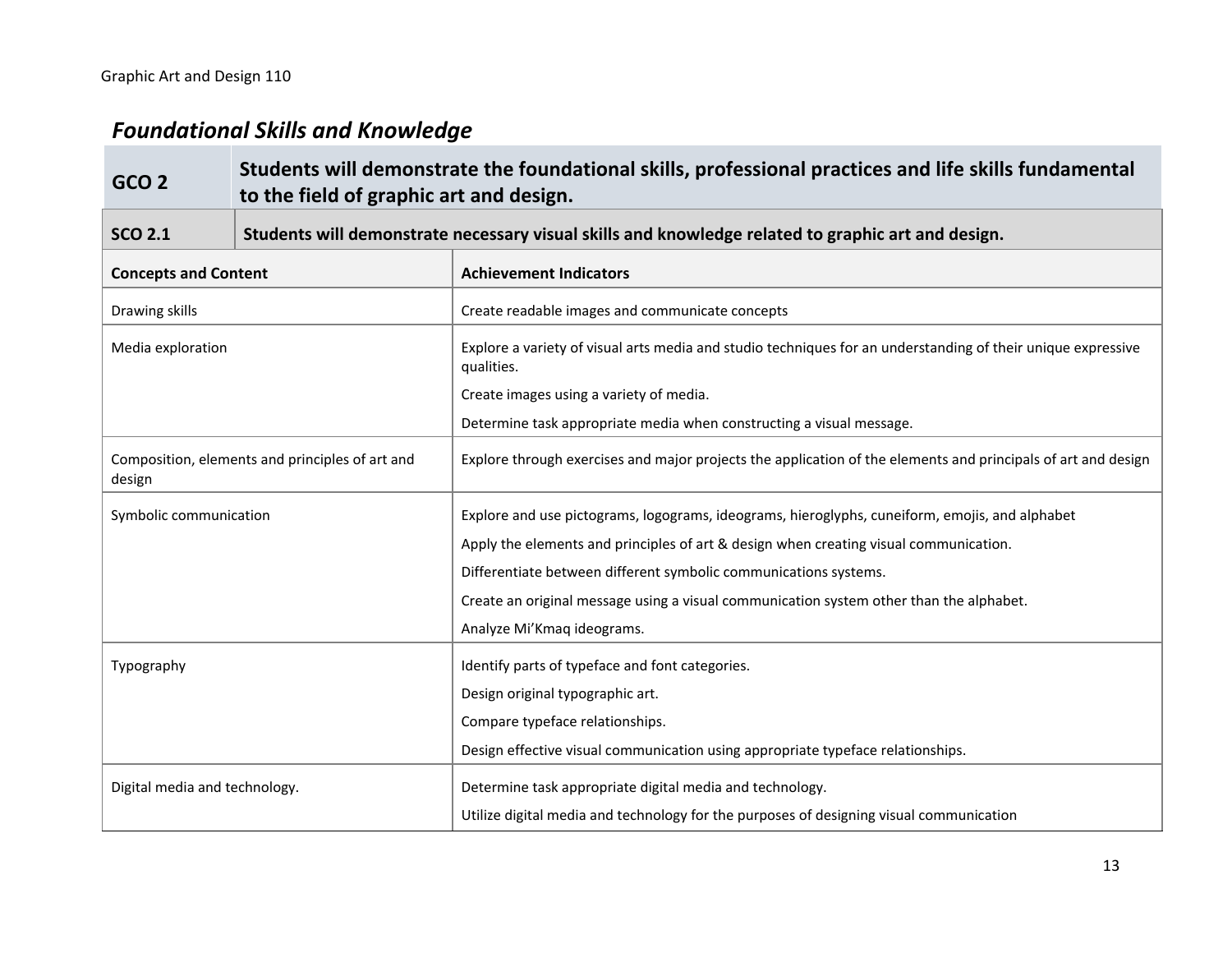$\overline{\phantom{a}}$ 

| Commercial image development: marks, symbols,                                                                  | Evaluate commercial image development such as branding, logo development, and label design.                                     |                                           |  |  |
|----------------------------------------------------------------------------------------------------------------|---------------------------------------------------------------------------------------------------------------------------------|-------------------------------------------|--|--|
| logos, gestalt, package design.                                                                                | Create effective original branding, logo and label design.                                                                      |                                           |  |  |
| <b>Resources</b>                                                                                               |                                                                                                                                 |                                           |  |  |
| Colston, V. (2008). 200 projects to strengthen your art skills. London: New Burlington.                        |                                                                                                                                 |                                           |  |  |
|                                                                                                                | Desmet, A., & Anderson J. (2012). Handmade prints: an introduction to creative printmaking without a press. London: A.C. Black. |                                           |  |  |
| Kaupelis, R. (1992). Experimental drawing. New York: Watson-Guptill.                                           |                                                                                                                                 |                                           |  |  |
| Krause, J. (2004). Design basics index. Cincinnati, OH: How Design Books.                                      |                                                                                                                                 |                                           |  |  |
| Landa, R. (2013) Graphic design colutions (5 <sup>th</sup> Ed.). Cengage Learning.                             |                                                                                                                                 |                                           |  |  |
| Sherwin, D. (2010). Creative workshop: 80 challenges to sharpen your design skills. Cincinnati, OH: HOW Books. |                                                                                                                                 |                                           |  |  |
|                                                                                                                | Vieth, K. (1999). From ordinary to extraordinary: art and design problem solving. Worcester, MA: Davis Publications.            |                                           |  |  |
| Williams, R. (2014). The non-designers design book (4 <sup>th</sup> Ed.). San Franciso: Peachpit Press.        |                                                                                                                                 |                                           |  |  |
| <b>Rubrics:</b><br><b>Websites:</b><br><b>Documents:</b>                                                       |                                                                                                                                 |                                           |  |  |
| Sample Assessment strategies                                                                                   | Graphic Design training curriculum for High School                                                                              | Lesson starters and ideas                 |  |  |
|                                                                                                                | <u>Teachers</u>                                                                                                                 | Introduction to Hand-Lettering (Sample    |  |  |
|                                                                                                                | Mi'kmaw ideograms                                                                                                               | Lesson)                                   |  |  |
|                                                                                                                | History of Visual Communication                                                                                                 | Notan (Sample Lesson)                     |  |  |
|                                                                                                                |                                                                                                                                 | Elements and Principals of Art and Design |  |  |
|                                                                                                                |                                                                                                                                 | Glossary                                  |  |  |
|                                                                                                                |                                                                                                                                 | <b>Text Based resources</b>               |  |  |
|                                                                                                                |                                                                                                                                 | Web Based resources                       |  |  |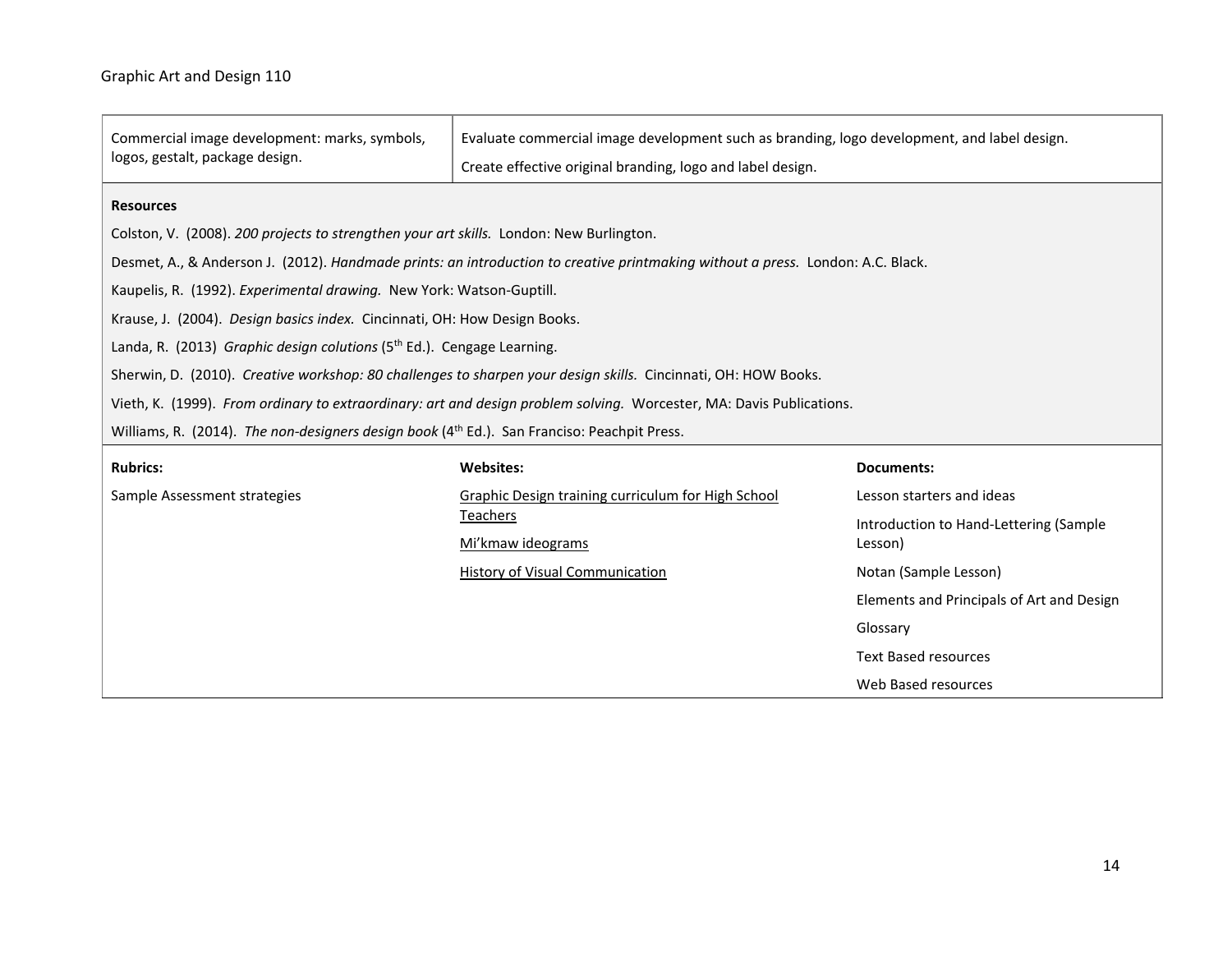| <b>SCO 2.2</b>                                                  | Demonstrate necessary professional practices and life skills necessary to succeed in the field of graphic art and<br>design. |                                                                                                                                                                                                                                                                                                                                                                                      |  |
|-----------------------------------------------------------------|------------------------------------------------------------------------------------------------------------------------------|--------------------------------------------------------------------------------------------------------------------------------------------------------------------------------------------------------------------------------------------------------------------------------------------------------------------------------------------------------------------------------------|--|
| <b>Concepts and Content</b>                                     |                                                                                                                              | <b>Achievement Indicators</b>                                                                                                                                                                                                                                                                                                                                                        |  |
| management, etc.)                                               | Personal habits of successful Graphic Designers<br>(Organization, time management, planning, media                           | Formulate a work plan for a project.<br>Determine and maintain timelines.<br>Organize information and files (media management) when working on a project.                                                                                                                                                                                                                            |  |
| Problem solving                                                 |                                                                                                                              | Identify and recall problem solving strategies.<br>Utilize these strategies to solve project problems as they arise.                                                                                                                                                                                                                                                                 |  |
|                                                                 | Communication and collaboration skills                                                                                       | Explain the importance of interpersonal and collaborative skills.<br>Identify personal strengths and weaknesses in their own interpersonal skills.<br>Work on a team project to develop and demonstrate an understanding of interpersonal and communication<br>skills                                                                                                                |  |
| Giving and receiving constructive<br>revision                   | criticism/feedback: Self-reflection, editing and                                                                             | Model professional behaviour of giving and receiving constructive feedback.<br>Demonstrate a willingness to accept and learn from constructive feedback regarding project work.<br>Utilize feedback to edit, reflect and revise work towards a higher standard                                                                                                                       |  |
| Adaptability and ability to work in a fast-paced<br>environment |                                                                                                                              | Distinguish skills that aid in adaptability.<br>Respond effectively to unexpected experiences.<br>Work on projects that other designers may have started, or within specific guidelines designated by others.<br>Learn new technology and media to perform graphic art and design tasks.<br>Identify and use strategies to work quickly and efficiently while maintaining standards. |  |
|                                                                 |                                                                                                                              |                                                                                                                                                                                                                                                                                                                                                                                      |  |

#### **Resources:**

Krause, J. (2004). *Design basics index.* Cincinnati, OH: How Design Books.

Resnick, E. (2003). *Design for communication: conceptual graphic design basics.* Hokoken, NJ: Wiley.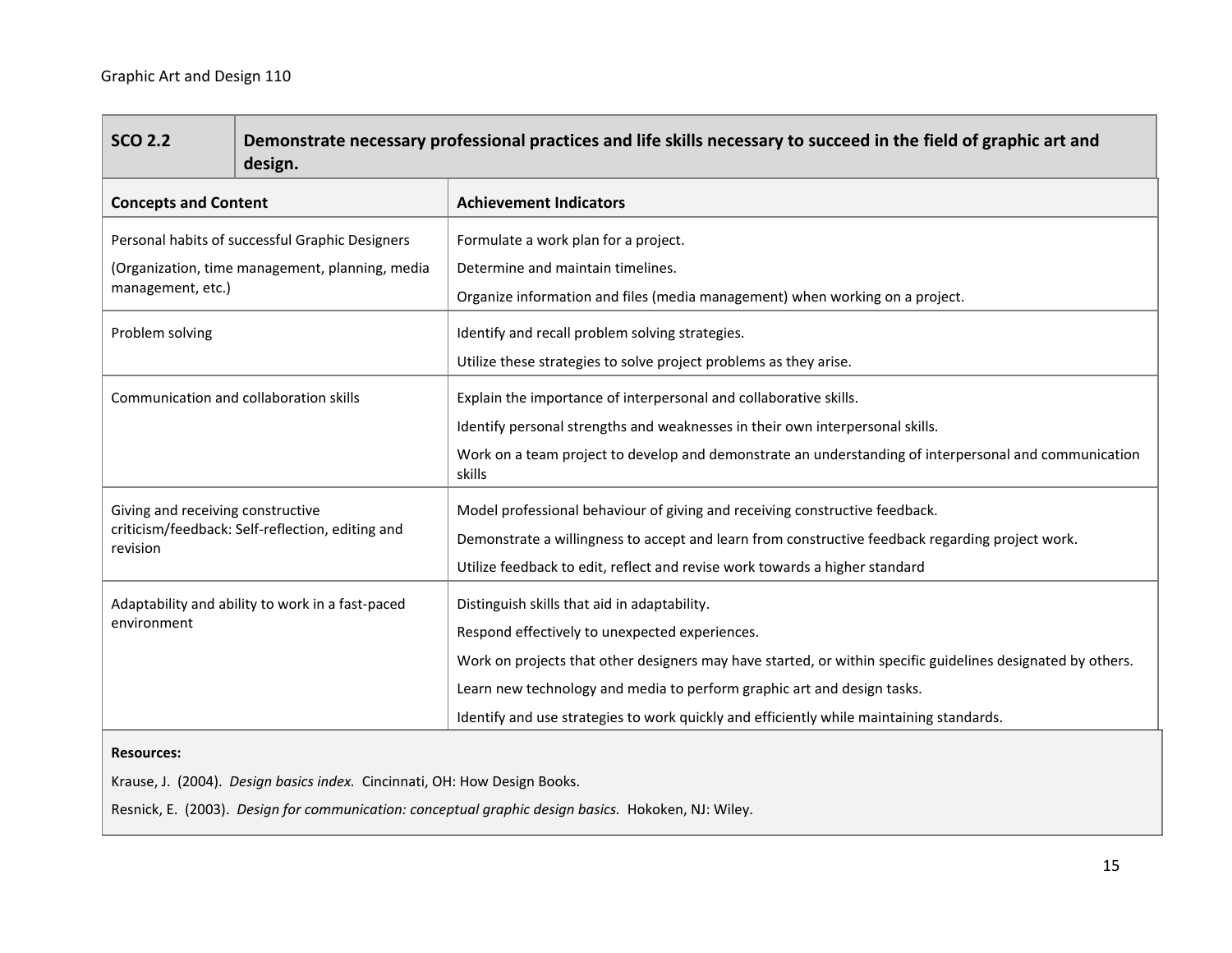| <b>Rubrics:</b>              | <b>Websites:</b>                     | Documents:                |
|------------------------------|--------------------------------------|---------------------------|
| Sample Assessment strategies | <b>Employability Skills</b>          | Lesson starters and ideas |
|                              | Interpersonal Skills/Skills you need | Glossary                  |
|                              |                                      | Text Based resources      |
|                              |                                      | Web Based resources       |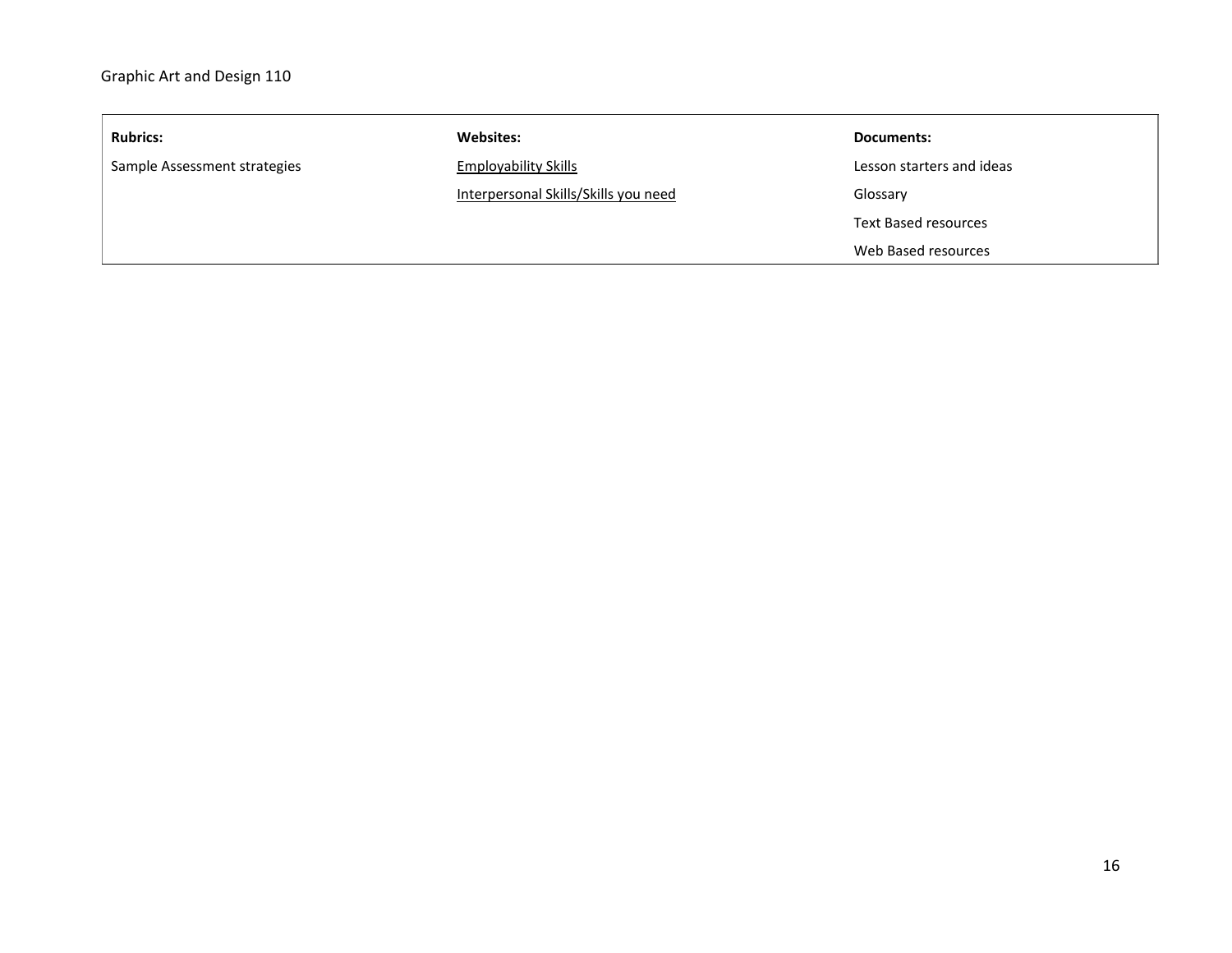# *Processes, Production and Application*

| GCO <sub>3</sub>                   | Students will apply the knowledge, skills, and processes specific to Graphic Art and Design to<br>communicate visually in the manner of a graphic artist and designer. |                                                                                                                                                                                 |
|------------------------------------|------------------------------------------------------------------------------------------------------------------------------------------------------------------------|---------------------------------------------------------------------------------------------------------------------------------------------------------------------------------|
| <b>SCO 3.1</b>                     | Students will use the design process for the purposes of graphic design production.                                                                                    |                                                                                                                                                                                 |
| <b>Concepts and Content</b>        |                                                                                                                                                                        | <b>Achievement Indicators</b>                                                                                                                                                   |
| Problem/goal identification        |                                                                                                                                                                        | Clearly identify the graphic design problem that needs to be solved and the target audience in each task<br>Analyze how the target audience affects the creation of the message |
|                                    | Idea generation, brainstorming, divergent thinking,<br>art and design synectics, and other creative devices                                                            | Identify, explain, and successfully utilize several different techniques to mindfully generate creative ideas for<br>the purposes of solving design problems                    |
| convergent thinking                | Selection of the best possible ideas/solutions,                                                                                                                        | Analyse and assess ideas, select the best solutions, and defend choices                                                                                                         |
| chosen design solution             | Sketching, thumbnails and visual planning of the                                                                                                                       | Draft and/or create thumbnail sketches and determine the best solutions to the design problem from the<br>drafts                                                                |
| Use effective visual communication |                                                                                                                                                                        | Explain how communication can be non-verbal, and how images carry a message<br>Create visual communication with a client/audience in mind.                                      |
| meet client standards              | Design and produce finished graphic products that                                                                                                                      | Create graphic outputs using a variety of platforms and media such as a print, photography, screen printing,<br>and animation                                                   |
|                                    |                                                                                                                                                                        | Modify text using graphic principles                                                                                                                                            |
|                                    |                                                                                                                                                                        | Apply the principles and elements of art and design to create and/or manipulate images for a defined<br>purpose                                                                 |
|                                    |                                                                                                                                                                        | Defend my own work as it relates to the specific message being communicated                                                                                                     |
|                                    |                                                                                                                                                                        | Engage in and utilize constructive critique of individual work and work of peers to foster growth and learning                                                                  |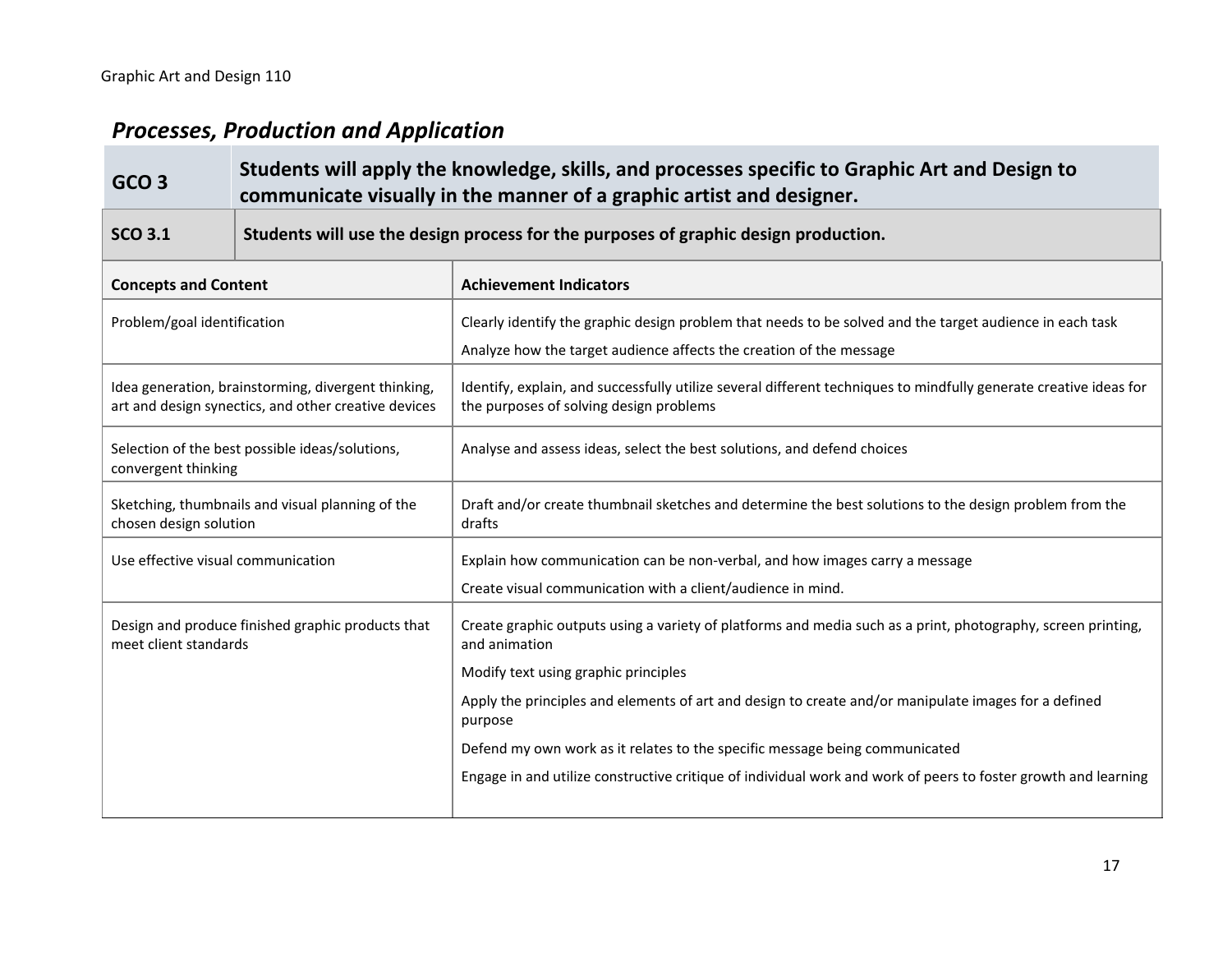#### **Resources:**

Landa, R. (2013). *Graphic design colutions* (5<sup>th</sup> Ed.). Cengage Learning.

Williams, R. (2014). *The non-designers design book* (4th Ed.). San Franciso: Peachpit Press.

| <b>Rubrics:</b>              | Websites:                                          | Documents:                  |
|------------------------------|----------------------------------------------------|-----------------------------|
| Sample Assessment strategies | Graphic Design training curriculum for High School | Lesson starters and ideas   |
|                              | Teachers                                           | Glossary                    |
|                              |                                                    | <b>Text Based resources</b> |
|                              |                                                    | Web Based resources         |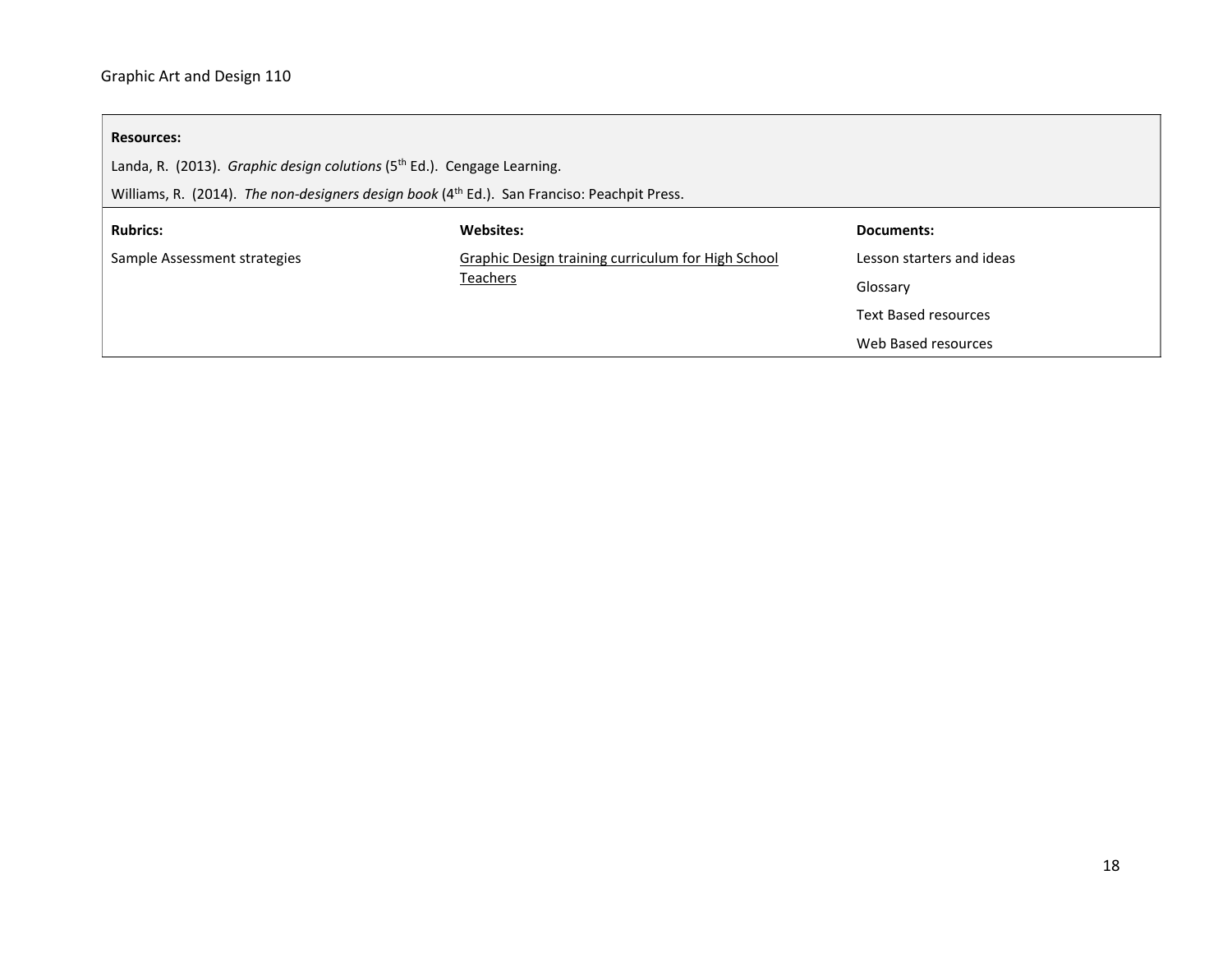| <b>SCO 3.2</b>                                                                      | Students will demonstrate the skills needed to advance in the graphic design profession. |                                                                                                                          |                             |
|-------------------------------------------------------------------------------------|------------------------------------------------------------------------------------------|--------------------------------------------------------------------------------------------------------------------------|-----------------------------|
| <b>Concepts and Content</b>                                                         |                                                                                          | <b>Achievement Indicators</b>                                                                                            |                             |
| Synthesis of work                                                                   |                                                                                          | Compile an edited portfolio of works demonstrating understanding of skills and concepts learned throughout<br>the course |                             |
| <b>Resources:</b>                                                                   |                                                                                          |                                                                                                                          |                             |
| Krause, J. (2004). <i>Design basics index.</i> Cincinnati, OH: How Design Books.    |                                                                                          |                                                                                                                          |                             |
| Landa, R. (2013). Graphic design colutions (5 <sup>th</sup> Ed.). Cengage Learning. |                                                                                          |                                                                                                                          |                             |
| <b>Rubrics:</b>                                                                     |                                                                                          | Websites:                                                                                                                | Documents:                  |
| Sample Assessment strategies                                                        |                                                                                          | Graphic Design training curriculum for High School<br>Teachers                                                           | Lesson Starters and Ideas   |
|                                                                                     |                                                                                          |                                                                                                                          | <b>Text Based resources</b> |
|                                                                                     |                                                                                          |                                                                                                                          | Web Based resources         |